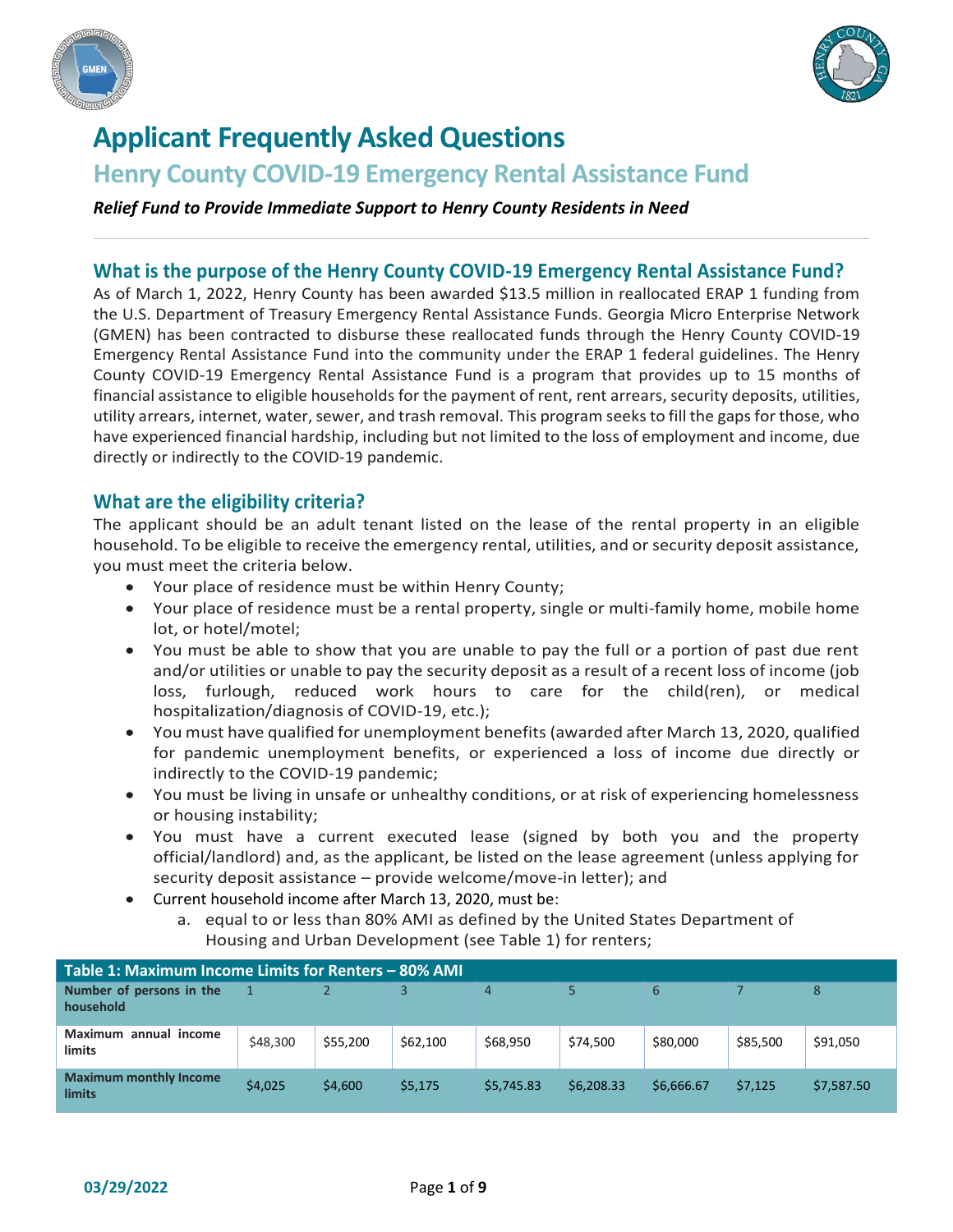



## **Can I still apply if I live outside of Henry County?**

Unfortunately, this program is only able to serve residents, who live within Henry County.

## **What are the allowable expenses the applicant can apply for?**

As of March 1, 2022, Henry County COVID-19 Emergency Rental Assistance Program Funds can be applied to past due (arrears) or prospective (future months) expenses for rent for up to 15 months. Applicants may also be able to apply for assistance with 3 months of prospective payments as well. However, the total months of assistance cannot exceed 15 months.

To receive payment for internet fees, applicants must prove that they have a school-age child in remote learning, or they work from home as a result of the COVID-19 Pandemic.

**The Henry County Emergency Rental Assistance Fund is not providing rental assistance for room rentals at this time. If you reside in the same residence as your landlord, your application will not be approved for assistance.**

#### **Is there a limit on how many months of arrears or assistance a person can receive?**

Yes. As of March 1, 2022, an applicant can only receive up to 15 months of rental assistance, including arrears and prospective months' rent. Applicants may only receive assistance with prospective months' rent for up to 3 months at a time.

## **If I have previously received assistance through the Henry County COVID-19 Emergency Rental Assistance Fund, am I still eligible to receive additional assistance?**

Yes. However, as of March 1, 2022, applicants who have received 15 months or more of assistance are not eligible to receive additional assistance. If you have previously received less than 15 months of assistance from the Henry County COVID-19 Emergency Rental Assistance Fund, you are eligible to submit an Additional Funds Request for additional funding. If you do not have an Additional Funds Request available through your application portal, **DO NOT SUBMIT A NEW APPLICATION**. Please contact your Enrollment Specialist or email us at contact@henryerap.org.

## **If I submitted my application prior to March 1, 2022, am I still limited to only 15 months of assistance?**

Yes. All applications that are approved for funding after March 1, 2022, regardless of the original submission date are limited to 15 months of assistance. Unfortunately, Henry County Emergency Rental Assistance Fund has expended all funding under the ERAP 2 – Federal Guidelines and is now only permitted to support applicants for a maximum of 15 months.

#### **What documentation is needed for Tenant Applicants?**

- **Verification of COVID-19 Impact** (ONE of the following is required):
	- o Layoff, furlough, or termination letter from a former employer, effective after March 13, 2020
	- o Letter from employer (or other documentation) indicating reduced work hours/income after March 13, 2020
	- $\circ$  When the household member has experienced a reduction in hours/income, then one (1) month of paystubs prior to and after the financial hardship was experienced
	- o Proof of COVID-19 Related Medical Expenses for one or more household members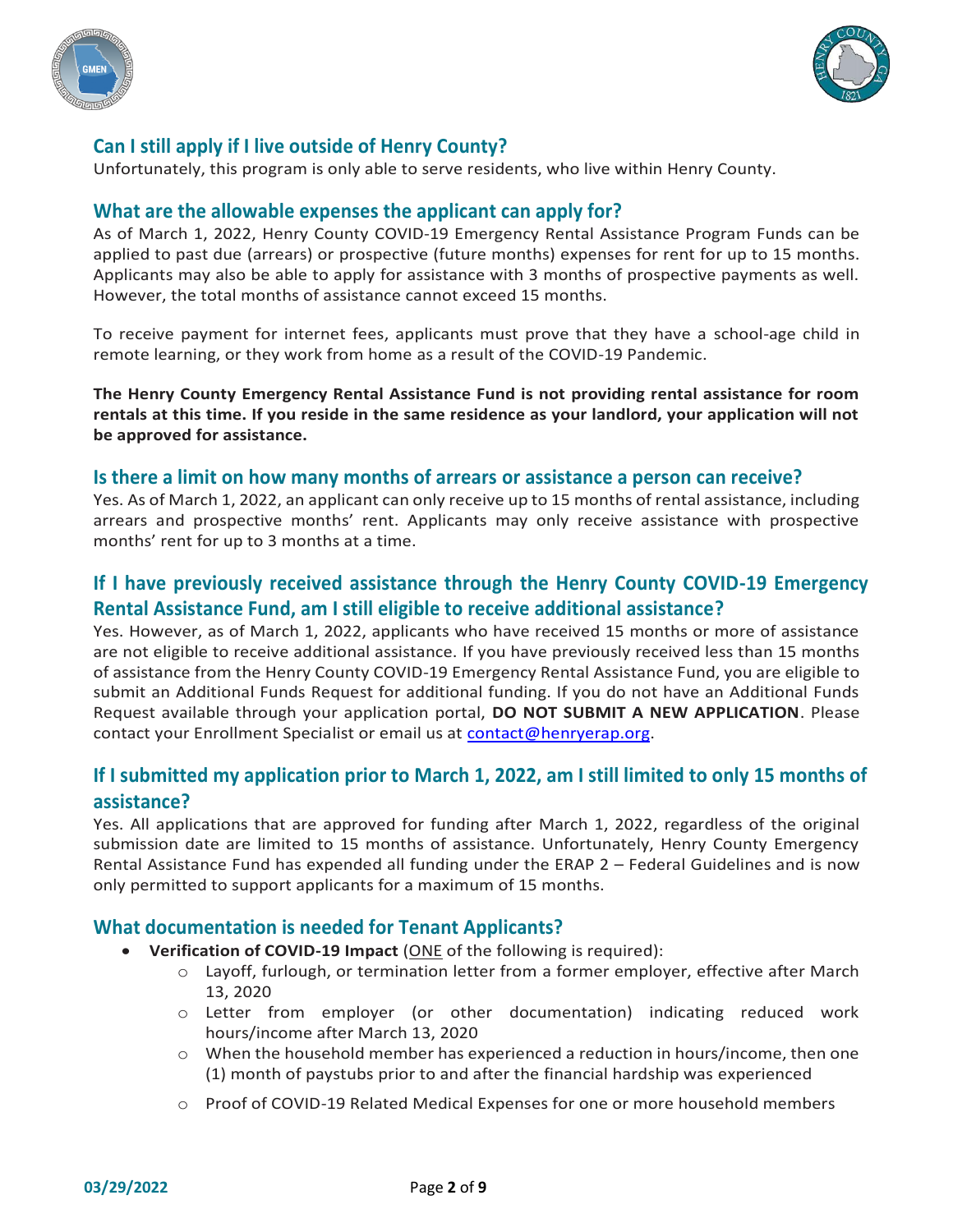



- $\circ$  Proof of Unemployment Benefits awarded after March 13, 2020, or awarded Pandemic Unemployment Benefits
- o Self-attestation of financial hardship
- **Income verification** (ONE of the following is required for each adult household member)
	- o Self-attestation of Zero Income
	- o Self-attestation of Cash Income Only (meaning no financial accounts or financial records)
	- o One (1) month of paystubs, minimally. *The paycheck stub must have the year-to-date gross income listed.*
	- $\circ$  A letter from your current and/or past employer stating your pay for the last 4 weeks as well as your year-to-date income, if you are paid in cash, by personal check, or do not have a copy of your paystubs. *Your employer's letter must be on company letterhead with the employer's phone number, email address, and fax number for verification.*
	- $\circ$  Official Determination letter or annual renewal letter to receive benefits from SNAP, WIC, etc. dated January 2020 or later *(if you are unable to provide paystubs/paychecks)*
	- $\circ$  Self-employment record books for the last three (3) months or 1099 and Schedule C tax document for 2020/2021
	- o Signed, dated, and filed IRS Tax Form 1040 for 2020/2021
	- o Award letters from pensions and military allotments may be provided as proof of income.
	- o Proof of unemployment benefits, if applicable. *If the applicant is applying for unemployment benefits, they do not have to provide proof of application, but they will need to verify income during the re-certification process if they come back for additional funding.*
	- $\circ$  Bank statements for the past 90 days (checking and savings accounts) if you are not able to provide income verification from any other source.
	- $\circ$  Any and all adult income for the entire household (wages, unemployment benefits, SSI, child support, alimony, investment income, and retirement income [including pensions], etc.).
- **Verification of Residency** (ALL of the following are required)
	- o Social Security Number for each member of the household. *Applicants DO NOT need to provide a copy of their Social Security Card or comparable documents.*
	- o Applicant Photo ID
	- $\circ$  Current executed lease applicant's name must be on the lease or written attestation from a verifiable landlord complete with all required documentation.
	- o Welcome Letter or move-in notice from apartment complex showing address *(if applying for a security deposit; however, a full lease will be required within 15 days of payment, or at the time of recertification, whichever comes first)*
	- o Tenant Current Billing Statement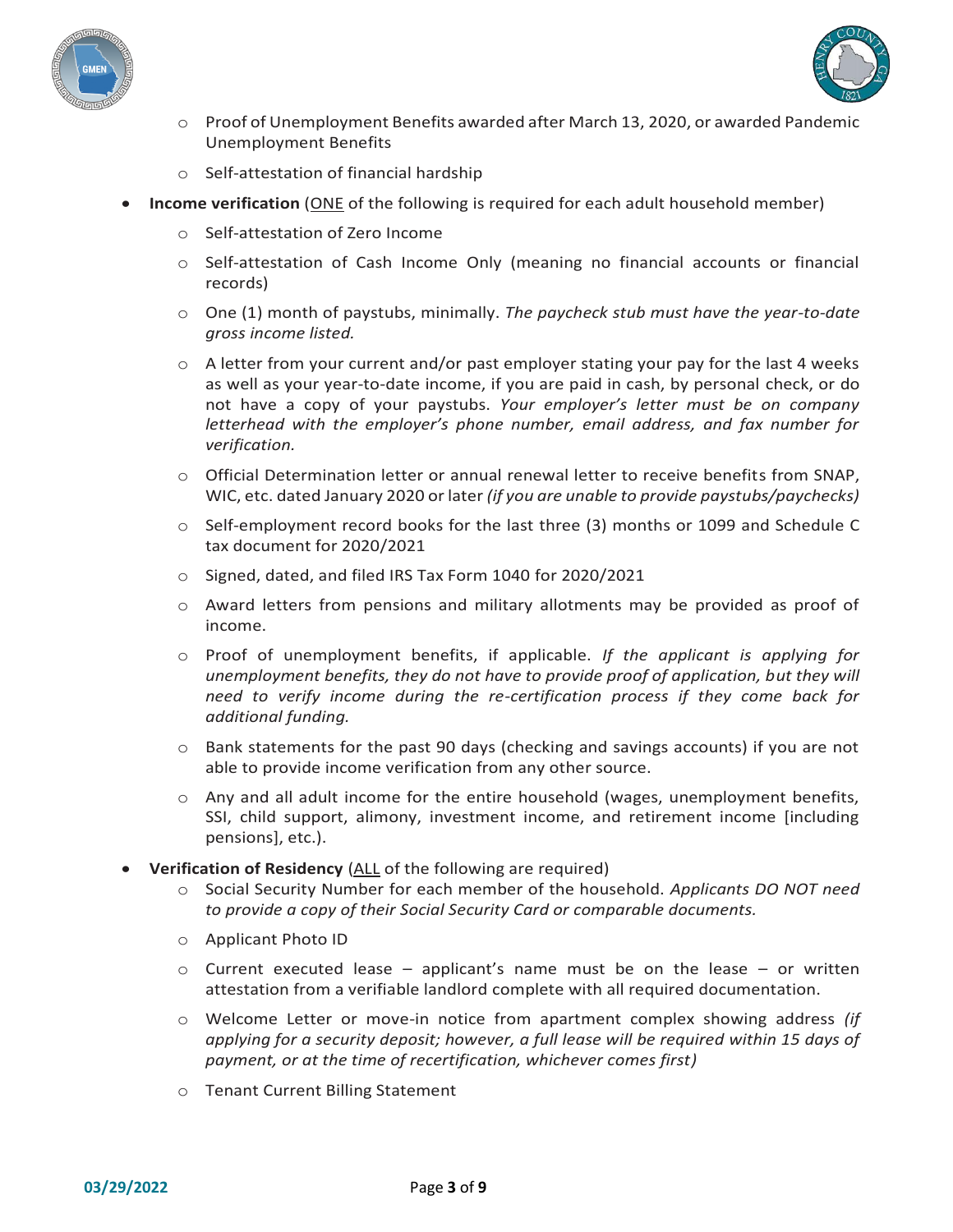



- $\circ$  Attestation of any prior rental assistance you have received since March 2020
- o Tenant Rental Ledger (required from Landlord)
- o Verification of Address within the Program service area
- $\circ$  When applicants/households are currently living in unsafe or unhealthy living conditions, the following additional documentation is required:
	- Copies of written complaints to landlords
	- Copies of work orders to/from landlords regarding living conditions, or
	- **■** Any other sufficient documentation to support the unsafe or unhealthy living condition

## **What documentation is needed for Landlord Applicants?**

- **Contact Information:** Email address and phone number
- **Identification Number:** Social Security Number or Tax Identification Number
- **Photo ID & Proof of Residency:** Private landlords will need to provide a copy of their Photo ID and proof of residency (such as: mortgage statement, utility bills, rental agreement, etc.) prior to receiving payment. Property Management Companies will be required to provide a lease agreement for the tenant that states the homeowner's name and list the property management company as the agent. If the lease does not include this information, other supporting documentation will be required.
- **W-9 Form:** Completed and signed W-9 form (can be downloaded from the website)
- **Payment Method:** Indicate if you prefer a mailed check or ACH Payment (after applying, you will receive a link from Bill.com to set up an account with your payment information – we are using Bill.com to make payments)
- **Lease & Rent Ledger:** Executed/Signed Lease Agreement and Rent Ledger for Each Tenant. For Management Companies, the Lease agreement must state that the Management company is managing property for the private landlord listed on qPublic, If not additional documentation will need to be provided.
- **Proof of Tenant Payments:** Private landlords need to provide written receipts, bank deposits, or cash app payments for applicants requesting \$7,000 or more in assistance. Landlords will also need to provide a Payment Verification Form along with all proof of payments.
- **Landlord Rent Verification Form:** For each tenant, landlords will need to sign a Landlord Rent Verification Form to confirm the amount owed by the tenant and the current base rent amount. In order for tenants to receive assistance with prospective months, landlords will need to include prospective months on the Landlord Verification Form.
- **Tenant Documents** (for EACH TENANT, you will need to provide the following):
	- o Tenant Name
	- o Tenant Email Address
	- o Tenant Address
	- o Leases begin date and end date
	- o Monthly base rent amount
	- o Past due rent amount
	- o Late Fees
	- o Tenant Type of Rent Subsidy Program (if applicable)
	- o Tenant Subsidized Amount (if applicable)
	- o Tenant Responsible Amount (if receive a subsidy)

*Note: There are excel templates available through the application portal if you are applying for 10 or more tenants and do not want to enter their information separately. There are two different templates for rent information and*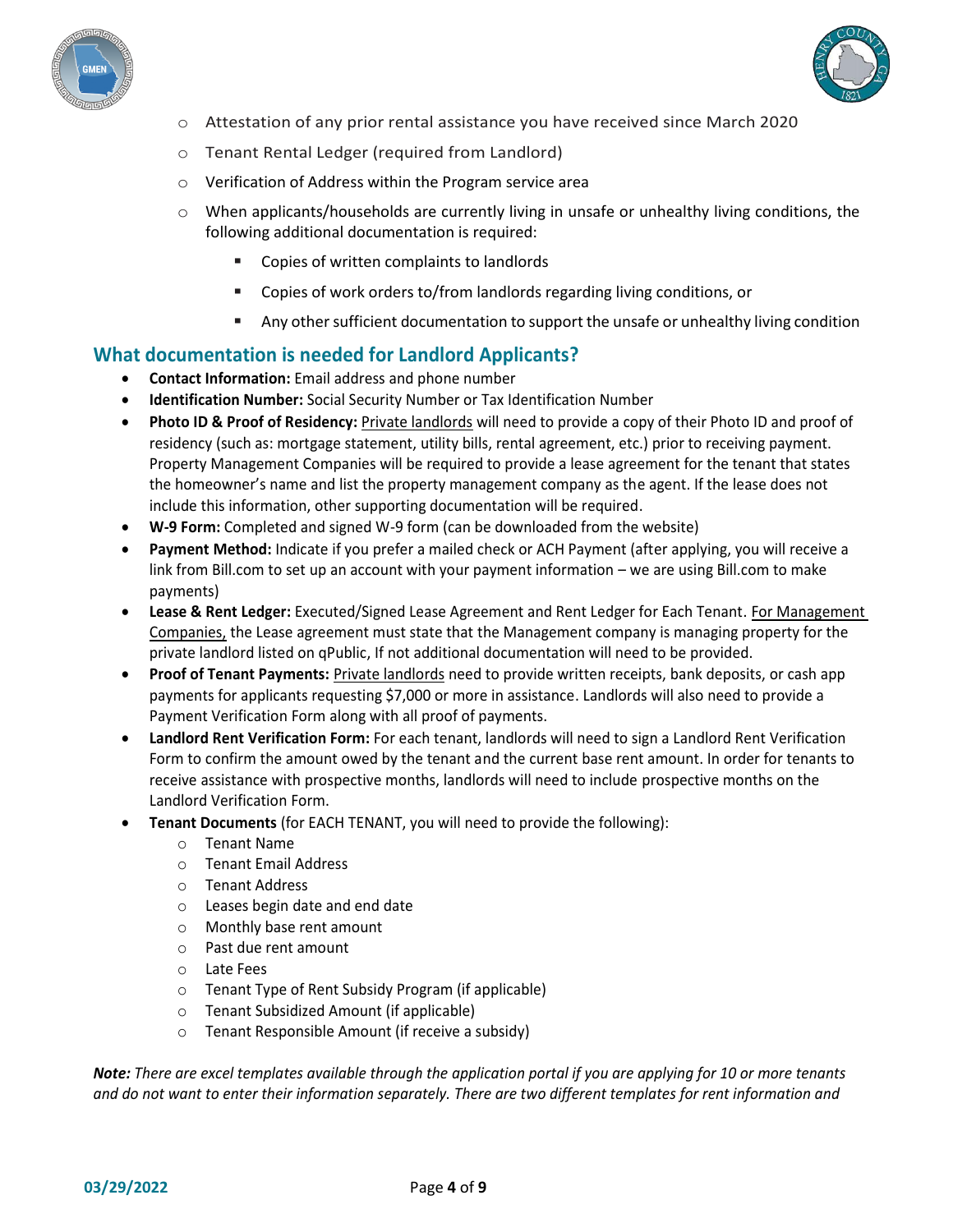



*rental subsidy information.*

If a discrepancy is found or information cannot be provided by Private Landlords, additional Quality Control vetting will be required to identify validity of rental agreement.

#### **Does every person in the household need to supply proof of income?**

Yes, every adult listed as a household member in the application and on the lease agreement must provide proof of income. In cases where income documentation is not accessible or if the household member(s) have no income, then they may use the appropriate written attestation form.

#### **Can I still apply if I am unemployed?**

Yes. However, your unemployment must be a result of COVID-19.

#### **Must I be behind on rent to get emergency rental assistance?**

No. The applicant is not required to have arrears (past due rent) to be eligible for emergency rental assistance. However, the applicant will only be eligible for prospective rent expenses or utility expenses.

#### **Can I apply if I reside in subsidized housing?**

Yes, applicants, who receive subsidized housing, (Section 8, Housing Choice Voucher, etc.), are eligible to apply up to the monthly tenant responsible portion. The applicant must submit proof of the subsidy, i.e., initial approval notice or annual renewal notice. If the approval or renewal notice is unavailable, the applicant's rent ledger with the subsidy type, amount, and tenant pay portion is acceptable.

#### **Can I apply for future month's rent?**

Yes. In certain situations, with special approval, applicants are eligible to receive assistance for up to 3 months of prospective rent at a time.

## **I am not behind on my rent – just my utilities and fees to the landlord or utility company, may I still apply?**

Yes, as long as you meet the eligibility requirements. However, you will still need to provide a copy of your lease agreement.

#### **I was evicted already or am homeless, may I apply?**

Yes, as long as you meet the eligibility requirements and are relocating to a new eligible residence within the Henry County limits. Applicants will need to provide approval to occupy the unit and a welcome letter with move-in fees from the new landlord/property management company with their application to receive assistance with a security deposit and first month's rent at a new residence. Applicants are also eligible to receive up to three months' prospective rent. Within 15 days of receipt of payment or at the time of an additional funds request, whichever comes first, the applicant must provide a fully executed lease agreement for the file.

#### **What if I do not have a written lease, but just pay month-to-month?**

You are a tenant for the purposes of this application, and you may complete an application. You will need to provide either an expired lease with a "month-to-month" clause or provide a written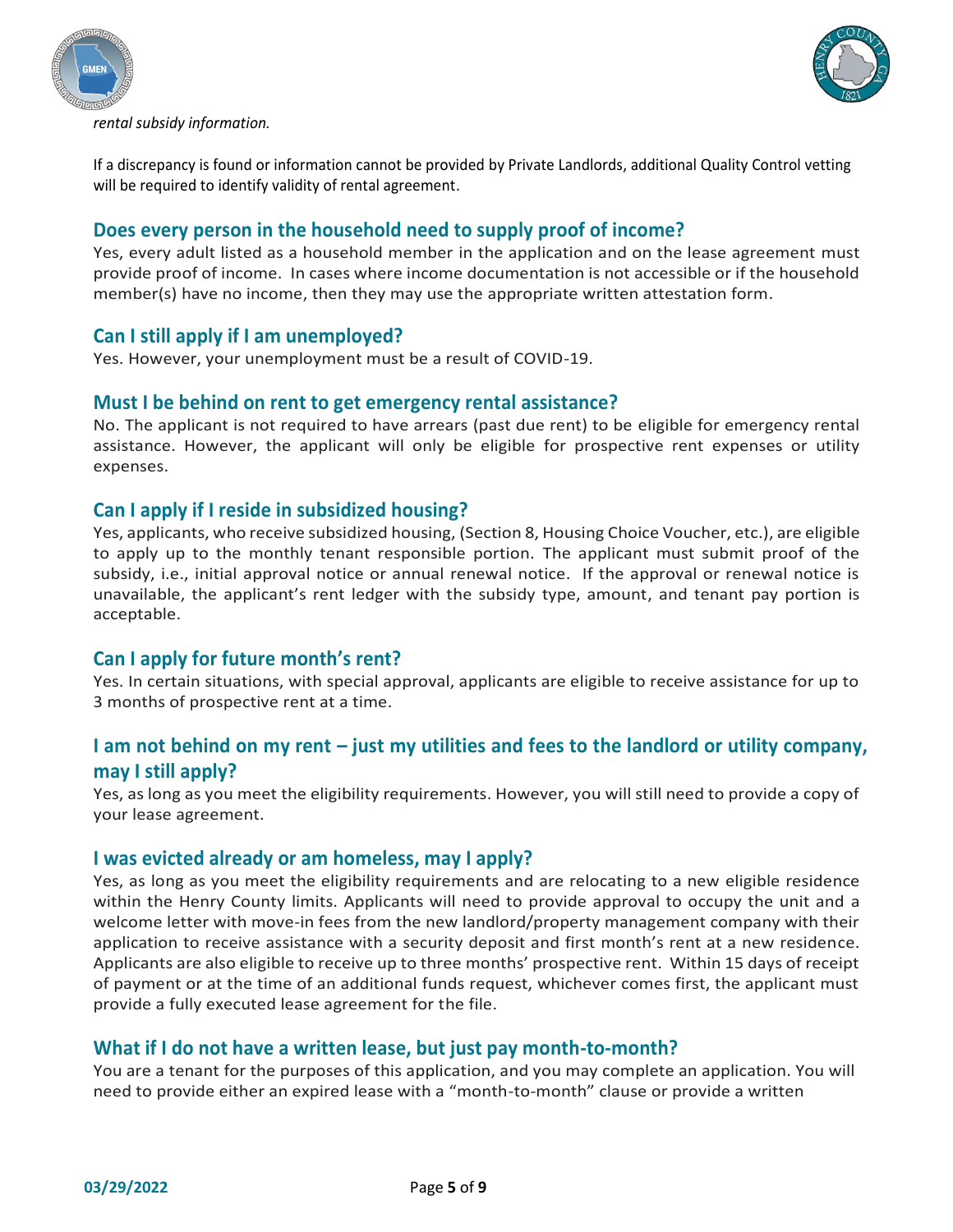



attestation from a verifiable landlord, which includes:

- o Full address of the property
- $\circ$  Landlord/property owner contact information (name, address, phone, and email)
- o Tenant name and all approved occupants of the property
- o Terms of lease
	- Base rent, plus any other fees included with rent (including eviction fees and/or month-to-month fees)
	- Dates of the lease agreement and month-to-month provisions
	- Approved subsidy type and amount (subsidy and tenant-paid portion)
	- Date and signature

#### **If I currently reside in a hotel/motel, may I apply?**

Yes, you can receive assistance if you currently reside in a hotel/motel. We would prefer to help you transition to a rental property but may provide assistance to cover your hotel expenses **(up to a specific amount determined by the Program Director).**

However, you must still meet the eligibility criteria and have a COVID-19 impact. The hotel manager will need to complete a landlord application, complete a hotel verification form, and you will need to provide a hotel/motel bill and signed agreement.

#### **I am not a tenant – I am a homeowner behind on my mortgage. May I apply?**

Unfortunately, no. This program only provides assistance for residential dwelling rental obligations. However, if the applicant is residing in a rent-to-own property and still paying rent, the applicant is eligible.

#### **How much is the payment?**

Assistance will be based on current household income and total monthly rent, utilities, and/or security deposit amount. There is no cap on the dollar amount of assistance received but amounts above \$7,000 will require special approval and additional supporting documentation. Financial assistance is only available for up to 15 months per household.

## **Will individuals who received Henry County COVID-19 Rental Assistance have to pay the money back?**

No. This is not a loan. It is a grant and will not have to be paid back. However, if we discover that a recipient has falsified documents and has somehow defrauded the program, the money will need to be repaid.

#### **Will I have to pay 2021/2022 taxes on this money?**

No, the assistance is not income for the applicant and will not be considered taxable income for the tenant. The payment will not affect household income for purposes of determining eligibility for other Federal Government assistance or benefits.

Landlord/Apartment Complexes: 1099 will be issued to landlords/apartment complexes at the end of the *year.*

#### **How will I get the money?**

The Henry County COVID-19 Emergency Rental Assistance Funds will be distributed directly to landlords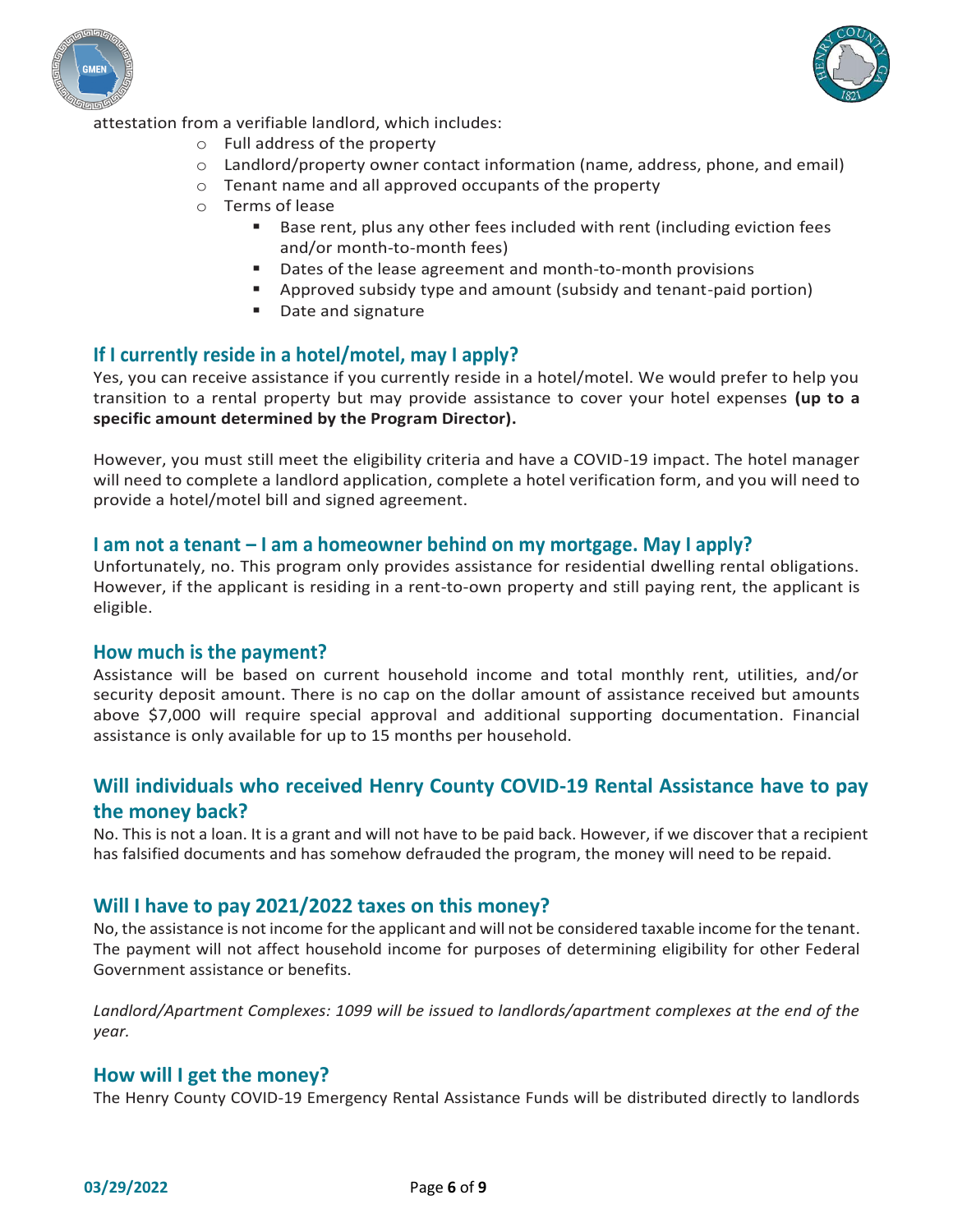



or utility companies via e-payment or check.

## **Are there preferences for specific households to receive priority funding?**

Yes. Prioritization of assistance will be given to households with income less than 50% of area median income, households with one or more individuals that have not been employed for the 90-day period preceding the date of application, or households currently facing eviction.

| Household<br>Size |        | ◠      |                                                                                              |        |        |        |                        |            |
|-------------------|--------|--------|----------------------------------------------------------------------------------------------|--------|--------|--------|------------------------|------------|
| Annual<br>Income  | 30,200 | 34,500 | 38,800                                                                                       | 43,100 | 46,550 | 50,000 | 53,450                 | 56,900     |
| Monthly<br>Income |        |        | $\ $ \$2,516.67 $\ $ \$2,875 $\ $ \$3,233.33 $\ $ \$3,591.67 $\ $ \$3,879.17 $\ $ \$4,166.67 |        |        |        | $\parallel$ \$4,454.17 | \$4,741.67 |

#### **Is the process for choosing awardees equitable and fair?**

Yes. We will not discriminate based on race, sex, marital status, physical or mental disability, color, religion, national origin, ancestry, presence of children, source of income, sexual orientation, and family responsibilities.

#### **Why do you need my personal information and documents?**

This program is funded by the United States Treasury. The Treasury Department requires information and documentation to show that Henry County and its designated representatives have properly used the funds for this program. Required documentation includes information such as income information, social security numbers, and/or other information and documents.

Henry County and its designated representatives may need to provide the information you share with the Treasury Department to facilitate proper tracking use of funds. If you fail to provide any required information and/or documentation, your application may not be processed.

#### **How and when will landlords and/or utility companies be notified?**

Enrollment Specialists upon request will provide a pledge letter to landlords and/or utility companies via email within 10-14 business days of your application being approved. Otherwise, landlords can utilize their Landlord portal to check on the status of a tenant's application.

## **Does my landlord and/or utility company have to accept the emergency assistance payment?**

Unfortunately, no. The Enrollment Specialist will contact your landlord and/or utility company and explain how the program works. Your landlord and/or utility company will need to decide to accept this financial assistance payment and sign the required forms. The Enrollment Specialist cannot force your landlord and/or utility company to participate. If your landlord and/or utility company decides not to agree to participate, the Enrollment Specialist will have to deny your application. The Enrollment Specialist will notify you if that happens.

#### **How can I apply for the Henry County COVID-19 Emergency Rental Assistance**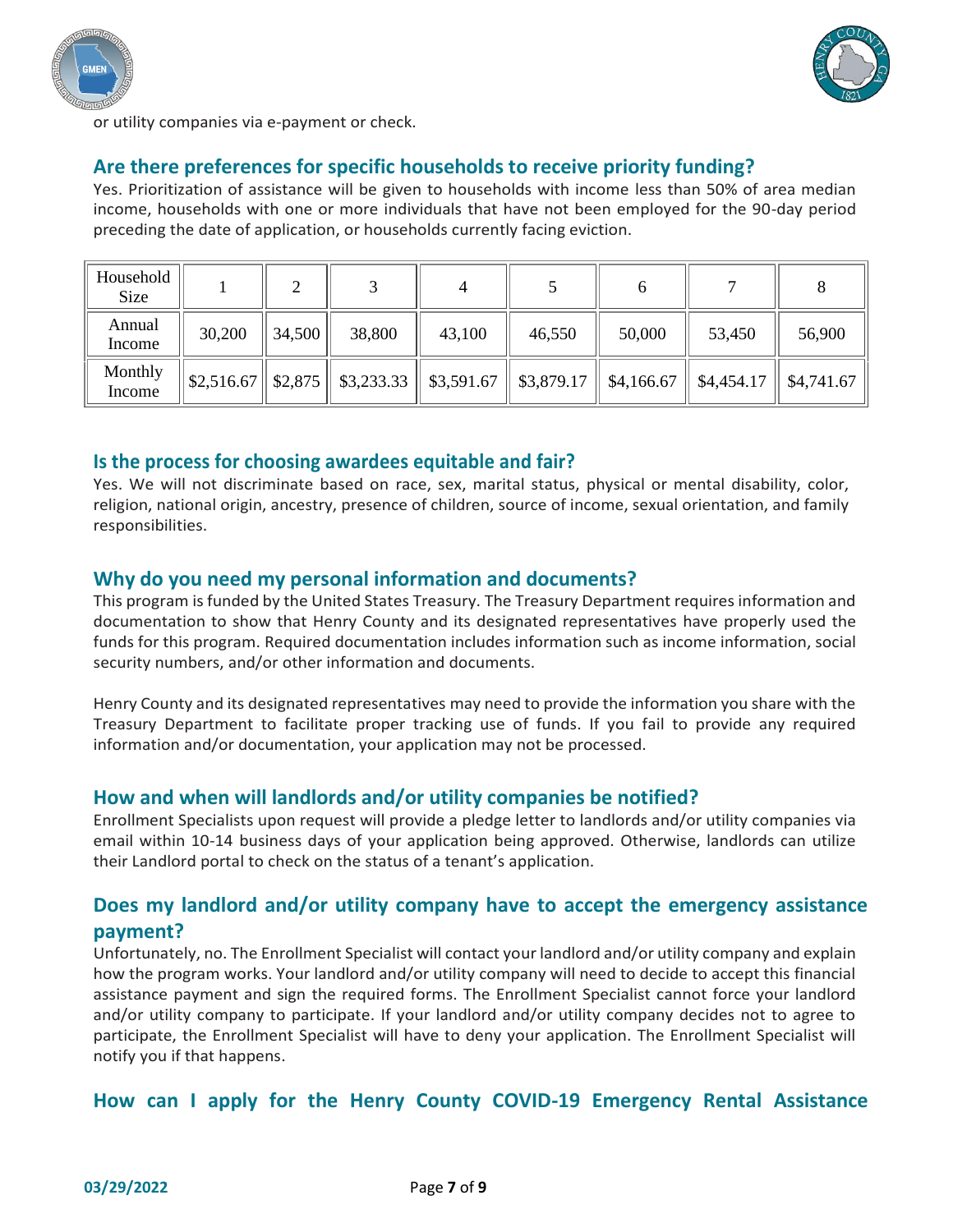





Please apply to the Henry County COVID-19 Emergency Rental Assistance Program by completing your application at the following link: https://portal.neighborlysoftware.com/ERAP-HENRYCOUNTYGA/Participant. In-Person Events will be available for households to apply to the program, please stay on the lookout for more information via the Henry County COVID-19 Emergency Assistance Program (ERAP) website: henryerap.org. Registration will be located on the Henry County COVID-19 ERAP website and is required to receive in-person assistance.

You will be required to upload all your documentation to your application through the application link above. If all documents are not uploaded, your application will not be processed. If you need assistance with completing the online client application or have additional questions, contact the program staff via email at contact@henryerap.org. To speak with a live Henry County COVID-19 ERAP Call Center Agent, dial (855) 436-7926. Hours are limited from 7:30am – 7:30pm, Monday – Friday and Saturday from 8:00am – 2:00pm.

## **When is the deadline to submit an application?**

The last date that the Henry County COVID-19 Emergency Rental Assistance Program will receive and approve applications is December 29, 2022. However, the program may stop accepting applications once funds are depleted.

#### **What is the application review and approval process?**

After submitting your application, documentation must be provided at the time of application or within 7-14 business days of the application submission date. The Enrollment Specialist will notify you by e-mail or phone once the application has been received. Please allow up to 14 business days for a team member to review your case once your documentation has been fully submitted. After your case has been reviewed, the team member will contact you to notify you of the next steps. If the requested documentation is not received within 7 business days, your application will be closed, and you will have to contact your Enrollment Specialist to reopen your application.

#### **If I am denied assistance, can I appeal the decision?**

Yes. Applicants, who are denied participation or terminated from the program may appeal the decision to the Henry County COVID-19 Rental Assistance Fund Program Coordinator via email at admin@henryerap.org. Appeals must be requested in writing and received by the Program Coordinator within five (5) days of the date of notice of denial or participation or termination of continued participation. Upon receipt of an appeal request, the Program Coordinator will review your application within 10 days of receiving the request. Applicants/former participants shall be allowed to present their case for an appeal during the review process (including presenting documentation, explanations, and clarifications. The Program Coordinator will make an appeal decision and notify applicants within 10 days of the case review. The decision of the Program Coordinator is final and cannot be appealed.

*If an applicant or former participant is successful in their appeal, their ability to receive assistance will depend on whether any Henry County COVID-19 Emergency Rental Assistance Program funds are available on the date of the appeal decision. A successful appeal decision does not guarantee receipt of assistance.*

**How can I find out more information about the Henry County COVID-19 Emergency Rental Assistance Program?**